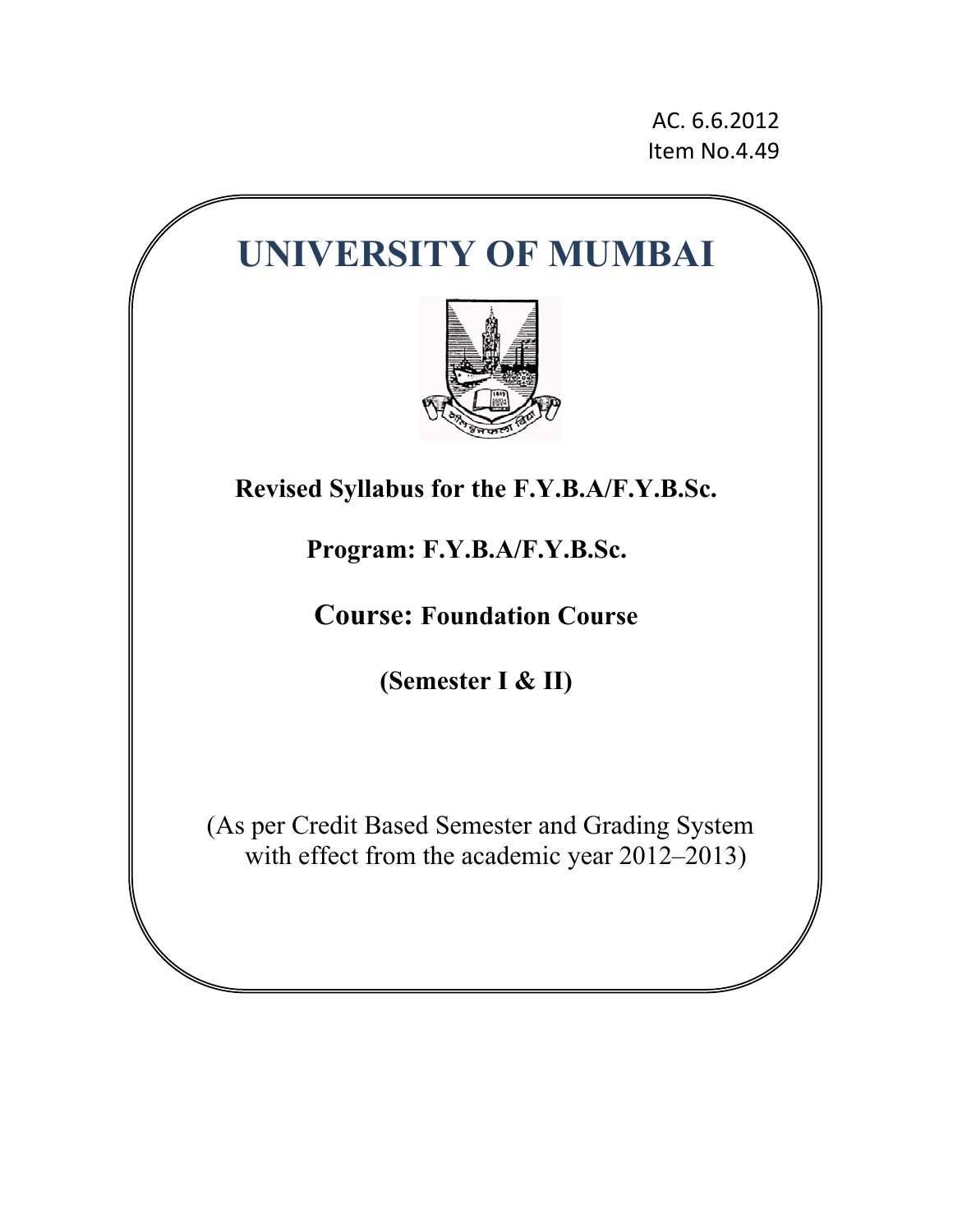# **Revised Syllabus (From 2012-13) Foundation Course for F. Y. B A Semester 1 Course Code: UA FC 1C1**

**Lectures 45 Marks 100** 

#### **Unit 1**

#### **Overview of Indian Society:**

Understand the multi-cultural diversity of Indian society through its demographic composition: population distribution according to religion, caste, and gender; Appreciate the concept of linguistic diversity in relation to the Indian situation; Understand regional variations according to rural, urban and tribal characteristics; Understanding the concept of diversity as difference. *(5 lectures)*

#### **Unit 2**

#### **Concept of Disparity- 1:**

Understand the concept of disparity as arising out of stratification and inequality; Explore the disparities arising out of gender with special reference to violence against women, female foeticide (declining sex ratio), and portrayal of women in media; Appreciate the inequalities faced by people with disabilities and understand the issues of people with physical and mental disabilities. *(10 lectures)* 

#### **Unit 3**

#### **Concept of Disparity-2:**

Examine inequalities manifested due to the caste system and inter-group conflicts arising thereof;

Understand inter-group conflicts arising out of communalism;

Examine the causes and effects of conflicts arising out of regionalism and linguistic differences. *(10 lectures)* 

# **Unit 4**

#### **The Indian Constitution:**

Philosophy of the Constitution as set out in the Preamble; The structure of the Constitution-the Preamble, Main Body and Schedules; Fundamental Duties of the Indian Citizen; tolerance, peace and communal harmony as crucial values in strengthening the social fabric of Indian society; Basic features of the Constitution. *(10 lectures)*

#### **Unit 5**

#### **Significant Aspects of Political Processes:**

The party system in Indian politics;

Local self-government in urban and rural areas; the  $73<sup>rd</sup>$  and  $74<sup>th</sup>$  Amendments and their implications for inclusive politics;

Role and significance of women in politics. *(10 lectures)*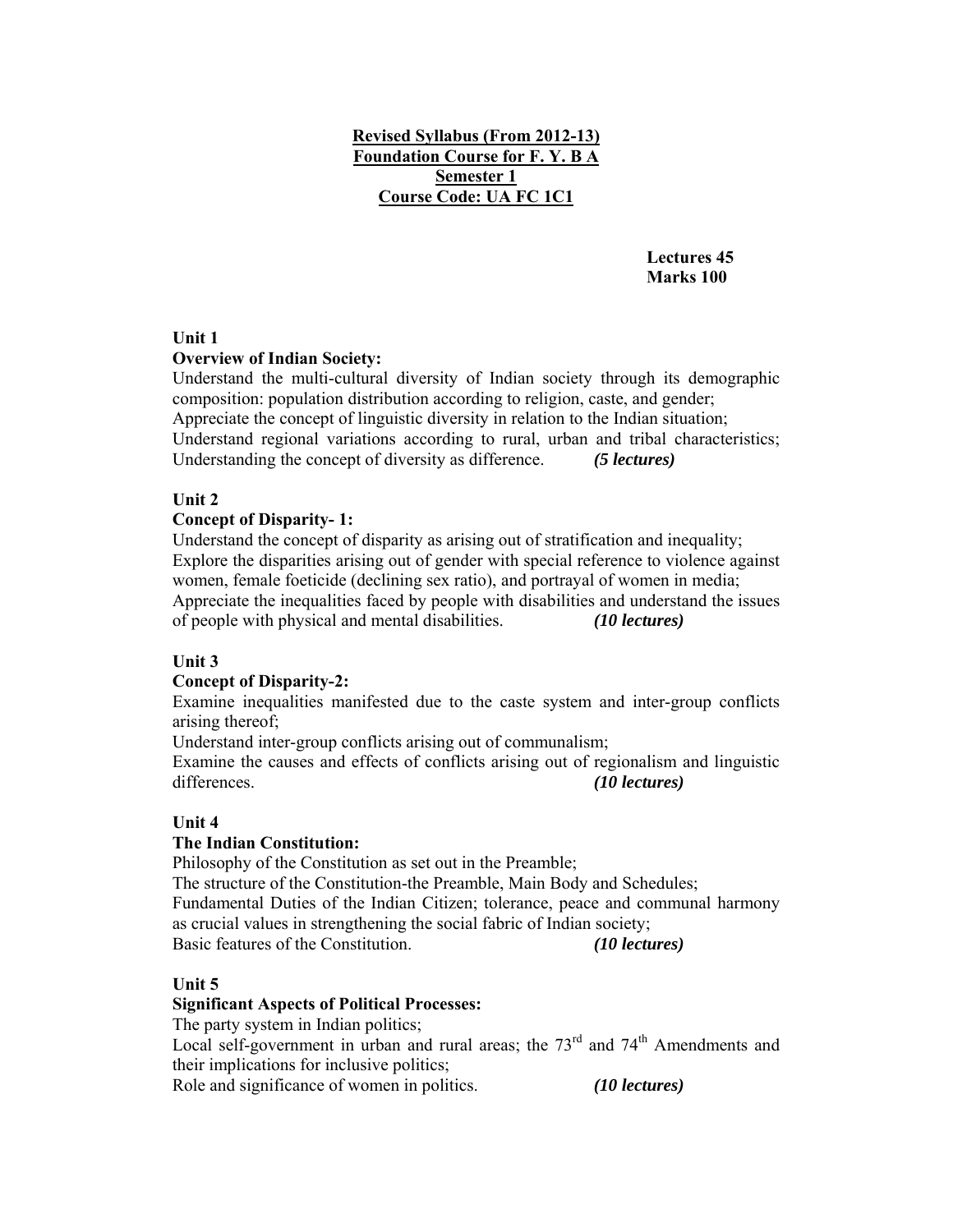# **Unit 6**

#### **Growing Social Problems in India:**

- a) Substance abuse- impact on youth & challenges for the future
- b) HIV/AIDS- awareness, prevention, treatment and services
- c) Problems of the elderly- causes, implications and response
- d) Issue of child labour- magnitude, causes, effects and response
- e) Child abuse- effects and ways to prevent
- f) Trafficking of women- causes, effects and response

*(15 lectures)*

**Note:** 

**15 lectures will be allotted for project guidance Unit Number 6 will not be assessed for the Semester End Exam**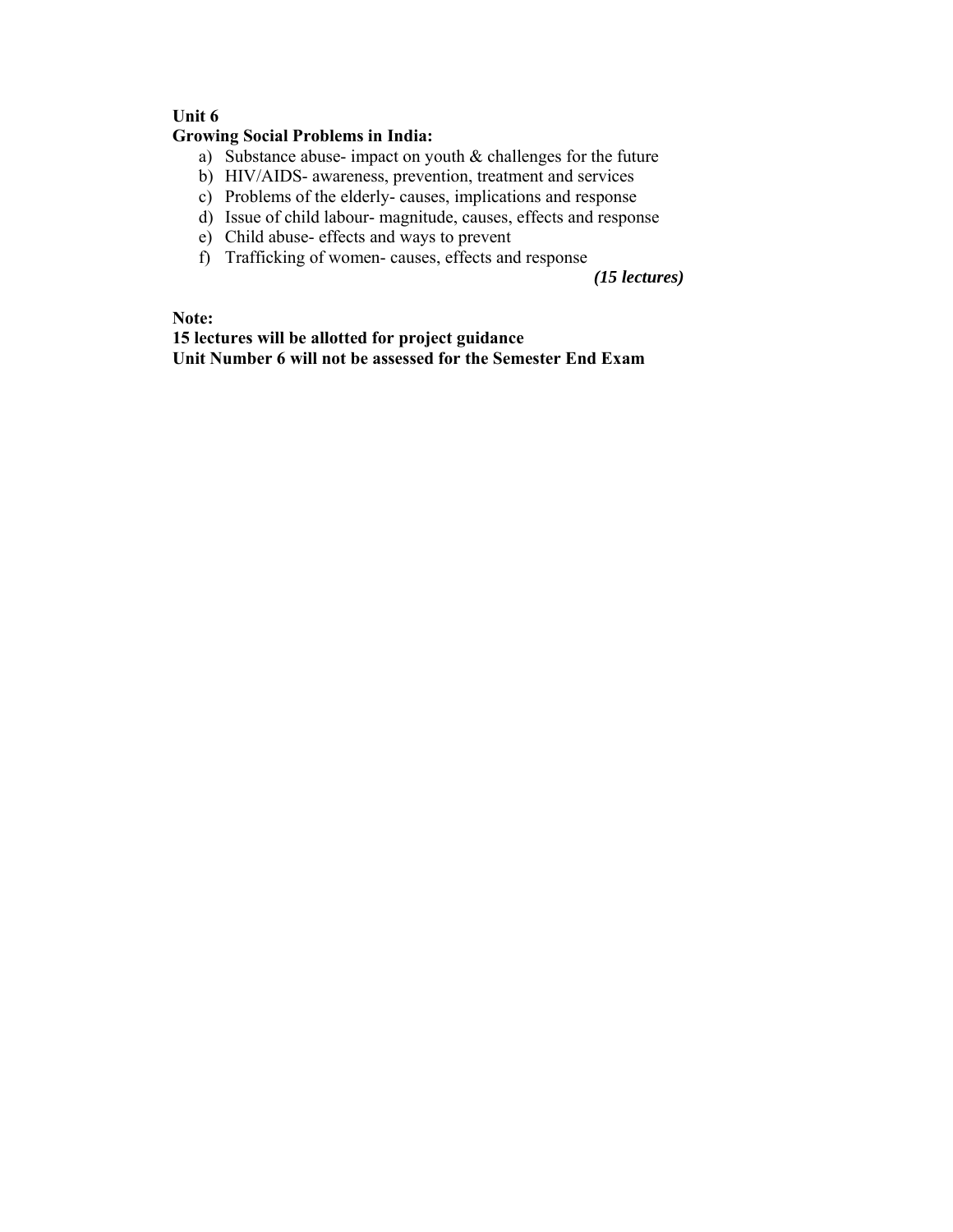# **Revised Syllabus (From 2012-13) Foundation Course for F. Y. B.A Semester II Course Code: UA FC 2C1**

# **Lectures 45 Marks 100**

#### **Unit 1**

#### **Globalisation and Indian Society:**

Understanding the concepts of liberalization, privatization and globalization; Growth of information technology and communication and its impact manifested in everyday life;

Impact of globalization on industry: changes in employment and increasing migration;

Changes in agrarian sector due to globalization; rise in corporate farming and increase in farmers' suicides. (7 lectures)

#### **Unit 2**

#### **Human Rights**

Concept of Human Rights; origin and evolution of the concept;

The Universal Declaration of Human Rights;

Human Rights constituents with special reference to Fundamental Rights stated in the Constitution;

(10lectures)

#### **Unit 3**

#### **Ecology**

Importance of Environment Studies in the current developmental context; Understanding concepts of Environment, Ecology and their interconnectedness; Environment as natural capital and connection to quality of human life; Environmental Degradation- causes and impact on human life; Sustainable development- concept and components; poverty and environment (10 lectures)

#### **Unit 4**

#### **Understanding Stress and Conflict:**

Causes of stress and conflict in individuals and society; Agents of socialization and the role played by them in developing the individual; Significance of values, ethics and prejudices in developing the individual; Stereotyping and prejudice as significant factors in causing conflicts in society. Aggression and violence as the public expression of conflict;

(10 lectures)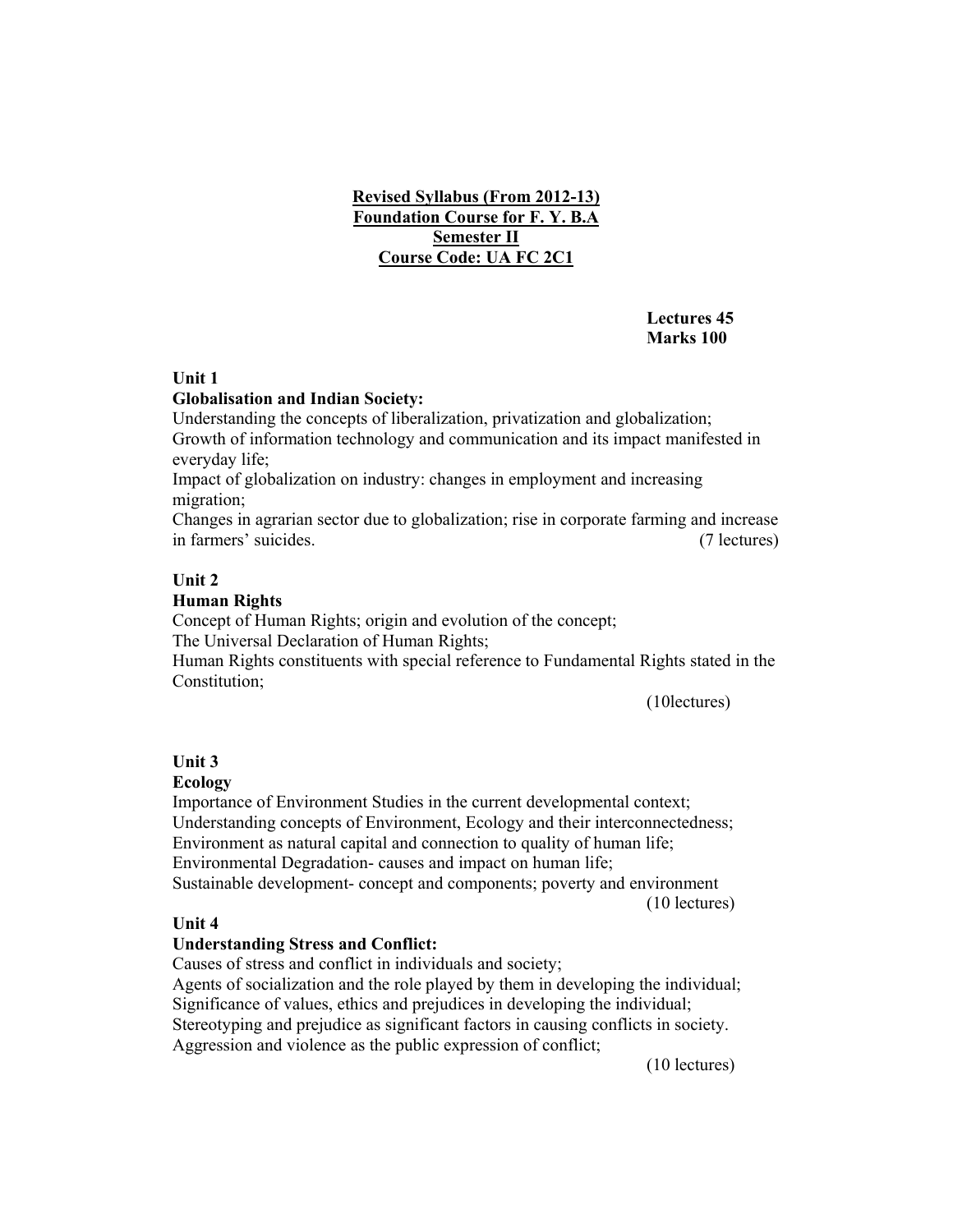#### **Unit 5**

#### **Managing Stress and Conflict in Contemporary Society:**

Types of conflicts and use of coping mechanisms for managing individual stress;

Maslow's theory of self-actualisation;

Different methods of responding to conflicts in society;

Conflict-resolution and efforts towards building peace and harmony in society.

(8 lectures)

#### **Unit 6**

#### **Contemporary Societal Challenges:**

a) Increasing urbanization, problems of housing, health and sanitation;

b) Changing lifestyles and impact on culture in a globalised world.

c) Farmers' suicides and agrarian distress.

d) Debate regarding Genetically Modified Crops.

e) Development projects and Human Rights violations.

f) Increasing crime/suicides among youth.

(15 lectures)

#### **Note:**

**15 lectures will be allotted for project guidance Unit Number 6 will not be assessed for the Semester End Exam** 

# **Internal Assessment and Question Paper Pattern for FC- Semester I & II Course At the F Y B A Examinations**

The student will be assessed on the basis of Internal Assessment of 40 marks and a Semester End Exam of 60 marks. The student will have to secure a minimum of 40% marks in aggregate and a minimum of 40% in each component of assessment i.e. 16 out of 40 in Internal Assessment and 24 out of 60 in Semester End Exam.

#### **Internal Assessment:**

There will be one mid-semester test of 10 marks on Units 1 and 2.

 The test will, as far as possible, comprise of objective questions and/or short notes.

 The student will have to submit an assignment/project for 20 marks before appearing for the Semester End Exam. This assignment/project will be entirely based on Unit 6 and can take the form of street-plays/exhibition/power-point presentations or similar other modes suitable to the topic selected; students can work in groups of not more than 8 for the purpose of this assignment. Students will have to submit a hard copy of the assignment before appearing for the Semester End Exam. The assignment will be assessed for 20 marks of which 10 marks may be allotted for a viva, to assess the level of engagement of the student with the topic assigned.

Unit 6 will not be included in the Semester End Exam.

 10 marks will be assigned to the participation of the student in class discussions and the projects undertaken along with the leadership skills and presentation skills exhibited during the class sessions.

#### **Semester End Exam:**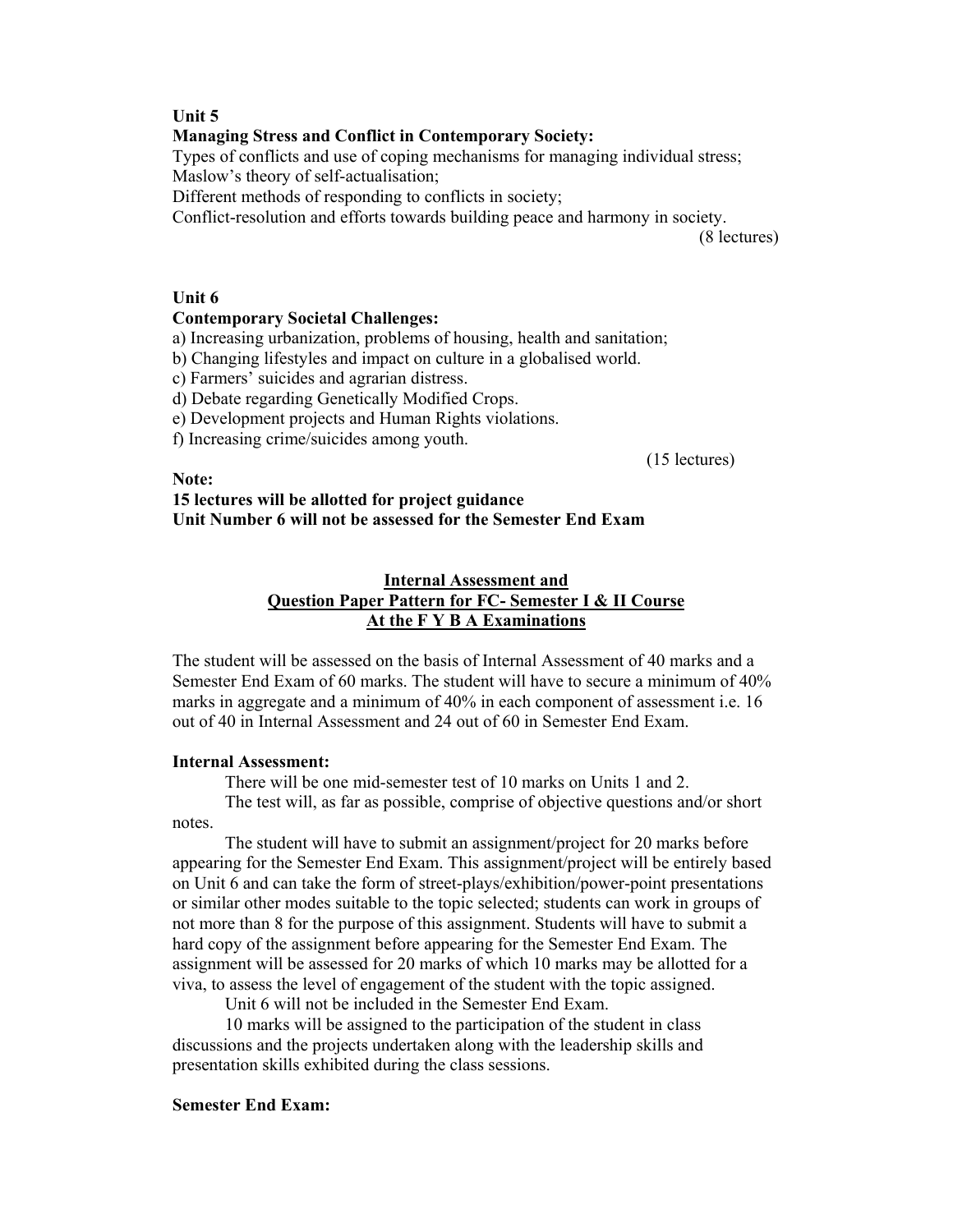There will be a Semester End Exam for 60 marks of 2 hours duration.

 This exam will comprise of four compulsory questions covering Units 1-5 of the syllabus.

 Question No. 1, 2 and 3 will be Full-length questions for 15 marks each; there will be an internal choice in each of these questions requiring the students to answer one of two questions asked.

Full-length questions will be from Units 2, 3, 4 and 5 only.

 Question No. 4 will be of the Short Note type where each Short Note will be for 3 marks each. Students will be required to answer 5 out of 8 Short Notes.

Short note questions will be from Units 1, 2, 3, 4 and 5.

 Unit 1 will not feature in the Full-length questions but will be asked only in the form of Short Note questions.

**NOTE: All other rules regarding Standard of Passing, ATKT, etc., will be as per those decided by the Faculty of Arts passed by the Academic Council from time to time.**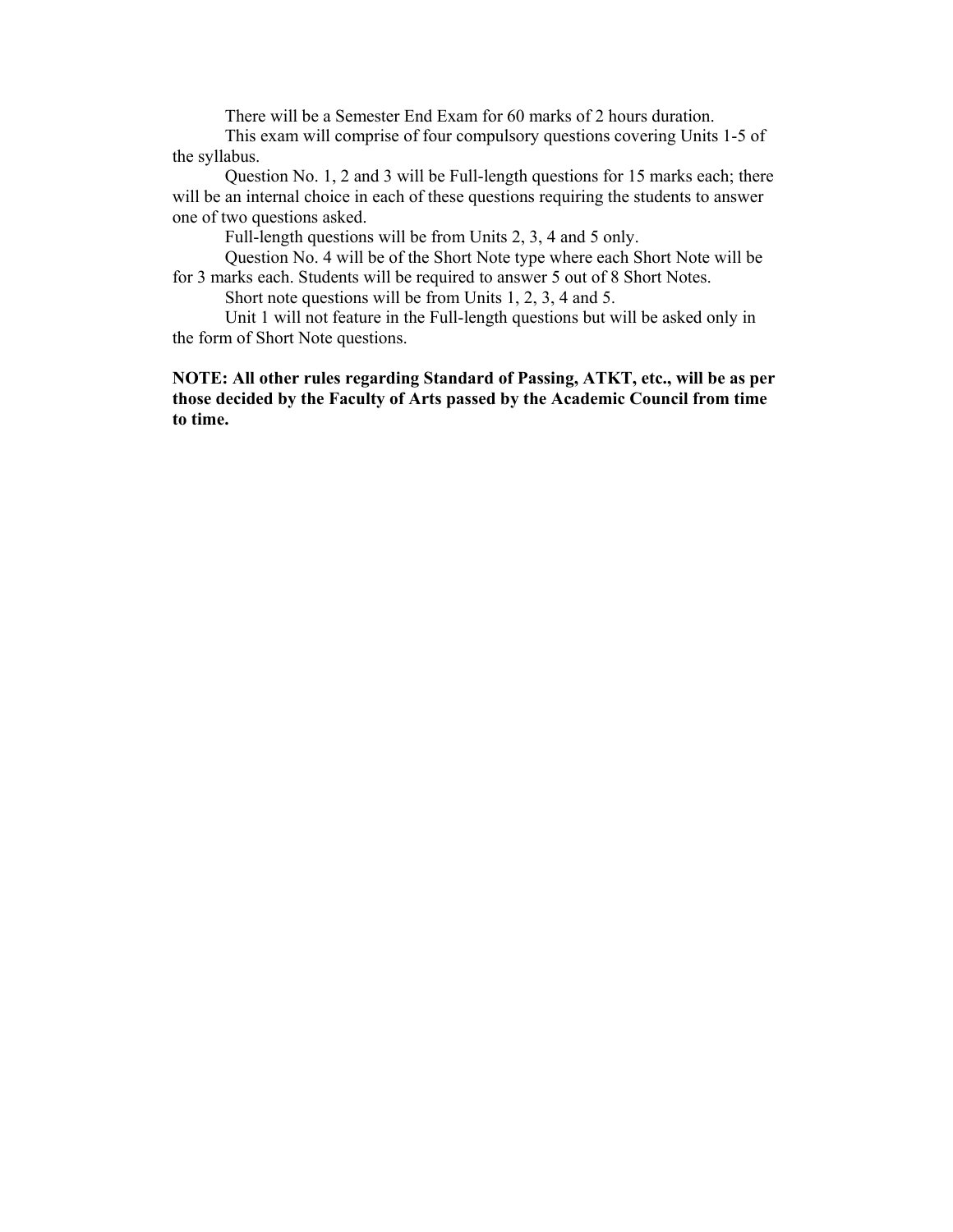# **Revised Syllabus (From 2012-13) Foundation Course for F. Y. B.Sc Semester 1 Course Code: US FC 1C1**

 **Lectures 45 Marks 100** 

#### **Unit 1**

#### **Overview of Indian Society:**

Understand the multi-cultural diversity of Indian society through its demographic composition: population distribution according to religion, caste, and gender; Appreciate the concept of linguistic diversity in relation to the Indian situation; Understand regional variations according to rural, urban and tribal characteristics; Understanding the concept of diversity as difference. *(5 lectures)*

#### **Unit 2**

#### **Concept of Disparity- 1:**

Understand the concept of disparity as arising out of stratification and inequality; Explore the disparities arising out of gender with special reference to violence against women, female foeticide (declining sex ratio), and portrayal of women in media; Appreciate the inequalities faced by people with disabilities and understand the issues of people with physical and mental disabilities. *(10 lectures)* 

#### **Unit 3**

#### **Concept of Disparity-2:**

Examine inequalities manifested due to the caste system and inter-group conflicts arising thereof;

Understand inter-group conflicts arising out of communalism; Examine the causes and effects of conflicts arising out of regionalism and linguistic differences. *(10 lectures)* 

#### **Unit 4**

#### **The Indian Constitution:**

Philosophy of the Constitution as set out in the Preamble; The structure of the Constitution-the Preamble, Main Body and Schedules; Fundamental Duties of the Indian Citizen; tolerance, peace and communal harmony as crucial values in strengthening the social fabric of Indian society; Basic features of the Constitution. *(10 lectures)*

#### **Unit 5**

#### **Significant Aspects of Political Processes:**

The party system in Indian politics;

Local self-government in urban and rural areas; the  $73<sup>rd</sup>$  and  $74<sup>th</sup>$  Amendments and their implications for inclusive politics;

Role and significance of women in politics. *(10 lectures)*

**Unit 6**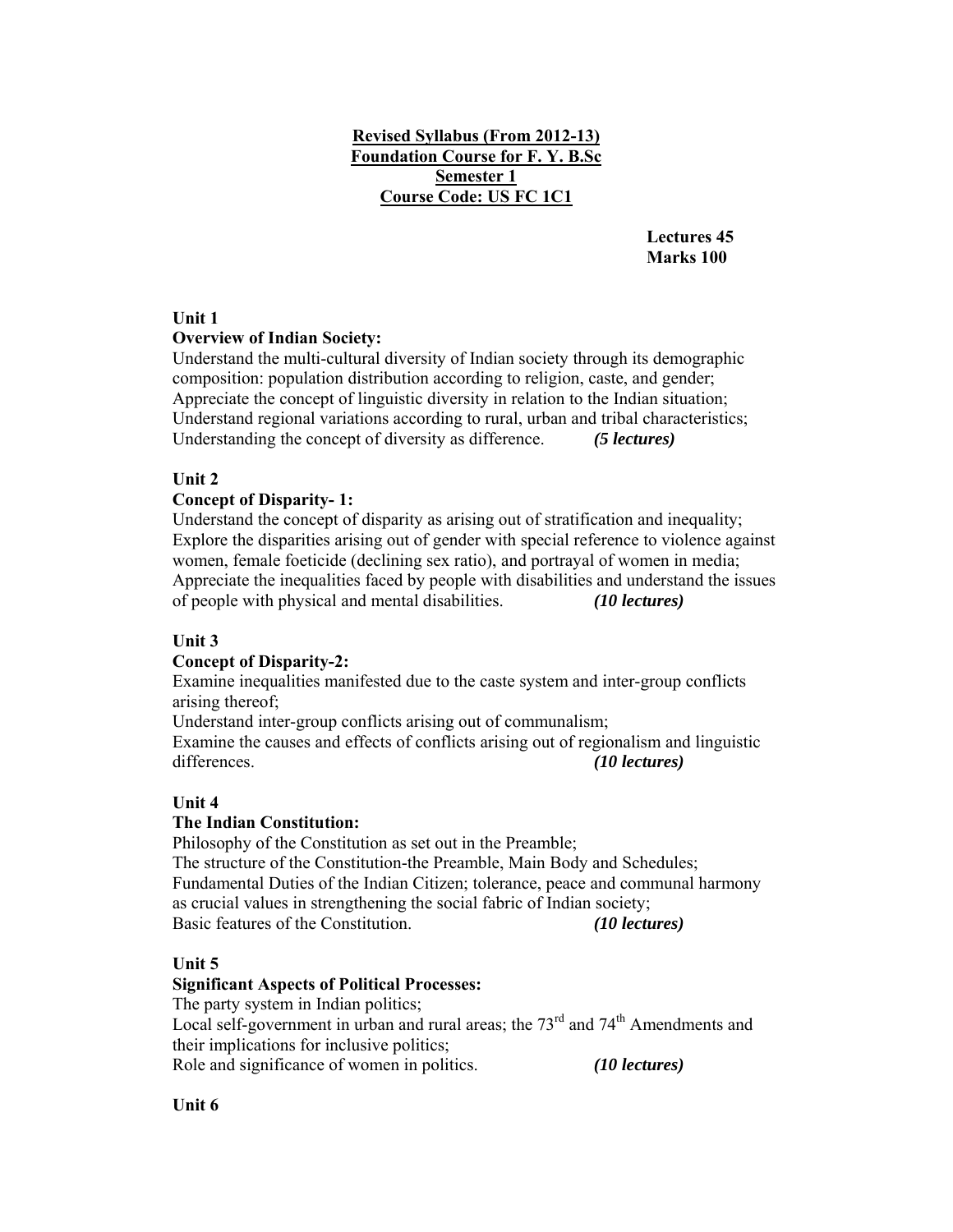#### **Growing Social Problems in India:**

- a) Substance abuse- impact on youth & challenges for the future
- b) HIV/AIDS- awareness, prevention, treatment and services
- c) Problems of the elderly- causes, implications and response
- d) Issue of child labour- magnitude, causes, effects and response
- e) Child abuse- effects and ways to prevent
- f) Trafficking of women- causes, effects and response

*(15 lectures)*

**Note:** 

**15 lectures will be allotted for project guidance Unit Number 6 will not be assessed for the Semester End Exam**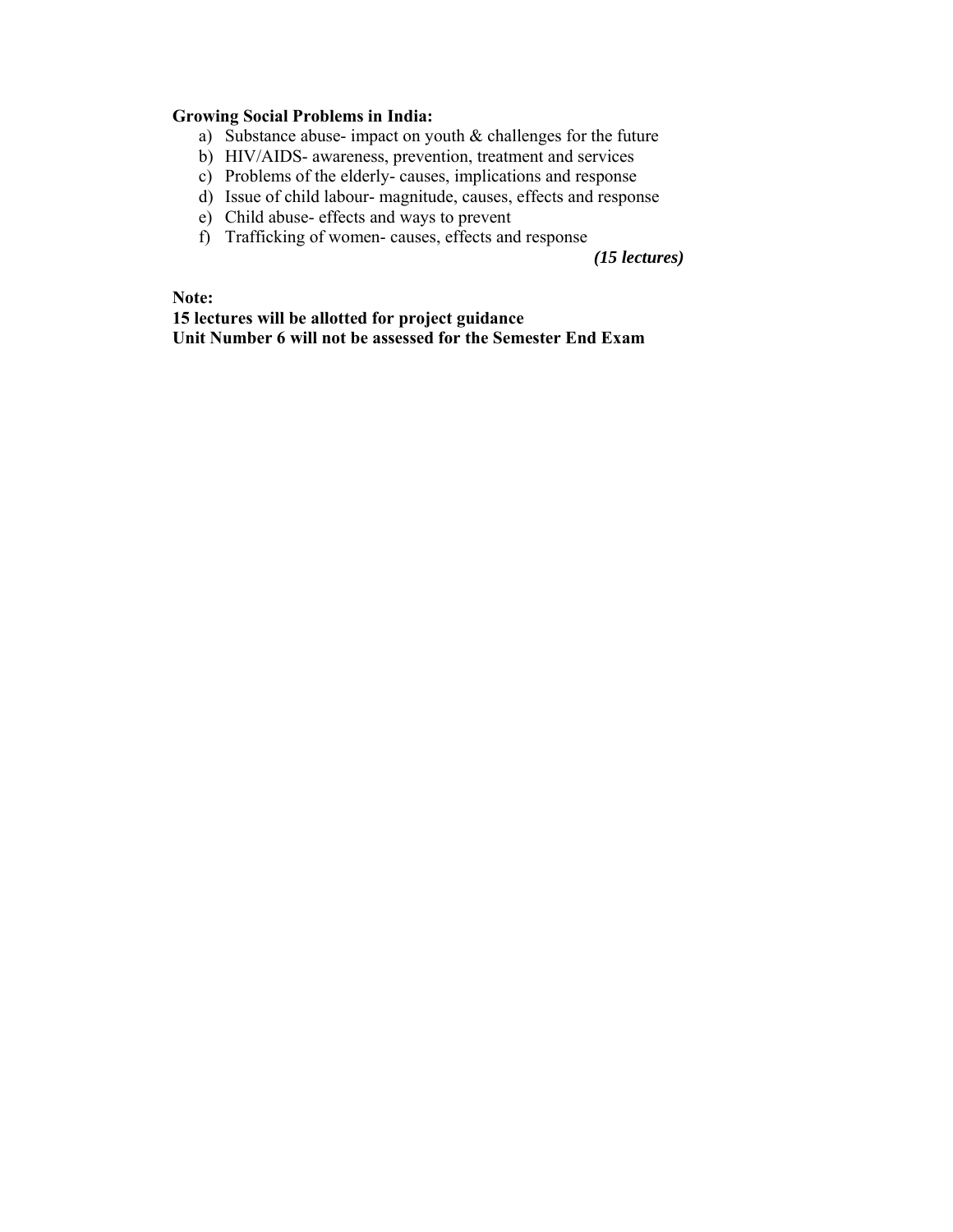# **Revised Syllabus (From 2012-13) Foundation Course for F. Y. B.Sc. Semester II Course Code: US FC 2C1**

 **Lectures 45 Marks 100** 

# **Unit 1**

#### **Globalisation and Indian Society:**

Understanding the concepts of liberalization, privatization and globalization; Growth of information technology and communication and its impact manifested in everyday life;

Impact of globalization on industry: changes in employment and increasing migration;

Changes in agrarian sector due to globalization; rise in corporate farming and increase in farmers' suicides. (7 lectures)

# **Unit 2**

#### **Human Rights**

Concept of Human Rights; origin and evolution of the concept;

The Universal Declaration of Human Rights;

Human Rights constituents with special reference to Fundamental Rights stated in the Constitution;

(10lectures)

# **Unit 3**

# **Ecology**

Importance of Environment Studies in the current developmental context; Understanding concepts of Environment, Ecology and their interconnectedness; Environment as natural capital and connection to quality of human life; Environmental Degradation- causes and impact on human life;

Sustainable development- concept and components; poverty and environment (10 lectures)

#### **Unit 4**

#### **Understanding Stress and Conflict:**

Causes of stress and conflict in individuals and society;

Agents of socialization and the role played by them in developing the individual; Significance of values, ethics and prejudices in developing the individual; Stereotyping and prejudice as significant factors in causing conflicts in society. Aggression and violence as the public expression of conflict;

(10 lectures)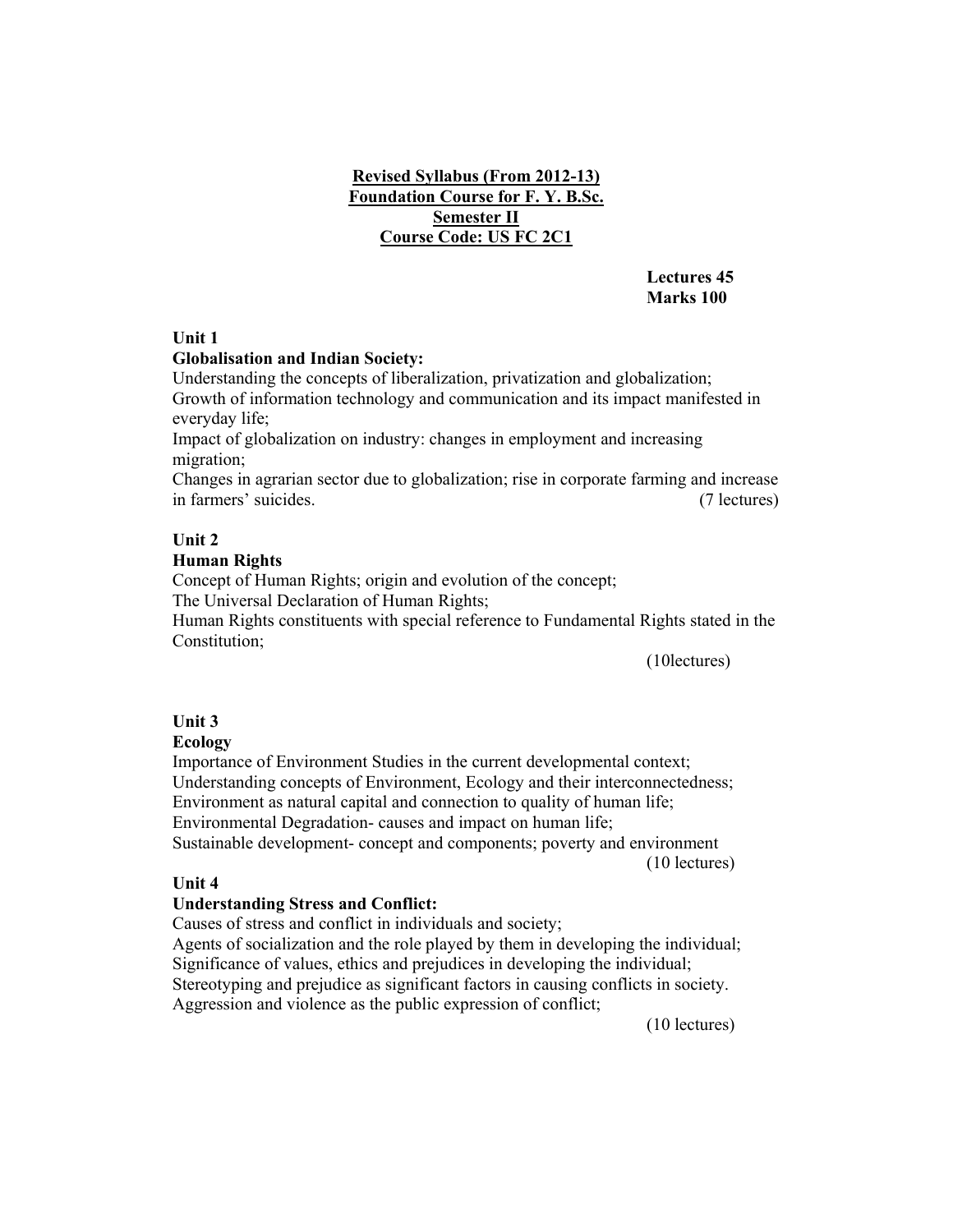#### **Unit 5**

#### **Managing Stress and Conflict in Contemporary Society:**

Types of conflicts and use of coping mechanisms for managing individual stress;

Maslow's theory of self-actualisation;

Different methods of responding to conflicts in society;

Conflict-resolution and efforts towards building peace and harmony in society.

(8 lectures)

#### **Unit 6**

#### **Contemporary Societal Challenges:**

a) Increasing urbanization, problems of housing, health and sanitation;

b) Changing lifestyles and impact on culture in a globalised world.

c) Farmers' suicides and agrarian distress.

d) Debate regarding Genetically Modified Crops.

e) Development projects and Human Rights violations.

f) Increasing crime/suicides among youth.

(15 lectures)

**Note:** 

# **15 lectures will be allotted for project guidance Unit Number 6 will not be assessed for the Semester End Exam**

# **Internal Assessment and Question Paper Pattern for FC- Semester I & II Course At the F Y B Sc Examinations**

The student will be assessed on the basis of Internal Assessment of 40 marks and a Semester End Exam of 60 marks. The student will have to secure a minimum of 40% marks in aggregate and a minimum of 40% in each component of assessment i.e. 16 out of 40 in Internal Assessment and 24 out of 60 in Semester End Exam.

#### **Internal Assessment:**

There will be one mid-semester test of 10 marks on Units 1 and 2.

 The test will, as far as possible, comprise of objective questions and/or short notes.

 The student will have to submit an assignment/project for 20 marks before appearing for the Semester End Exam. This assignment/project will be entirely based on Unit 6 and can take the form of street-plays/exhibition/power-point presentations or similar other modes suitable to the topic selected; students can work in groups of not more than 8 for the purpose of this assignment. Students will have to submit a hard copy of the assignment before appearing for the Semester End Exam. The assignment will be assessed for 20 marks of which 10 marks may be allotted for a viva, to assess the level of engagement of the student with the topic assigned.

Unit 6 will not be included in the Semester End Exam.

 10 marks will be assigned to the participation of the student in class discussions and the projects undertaken along with the leadership skills and presentation skills exhibited during the class sessions.

#### **Semester End Exam:**